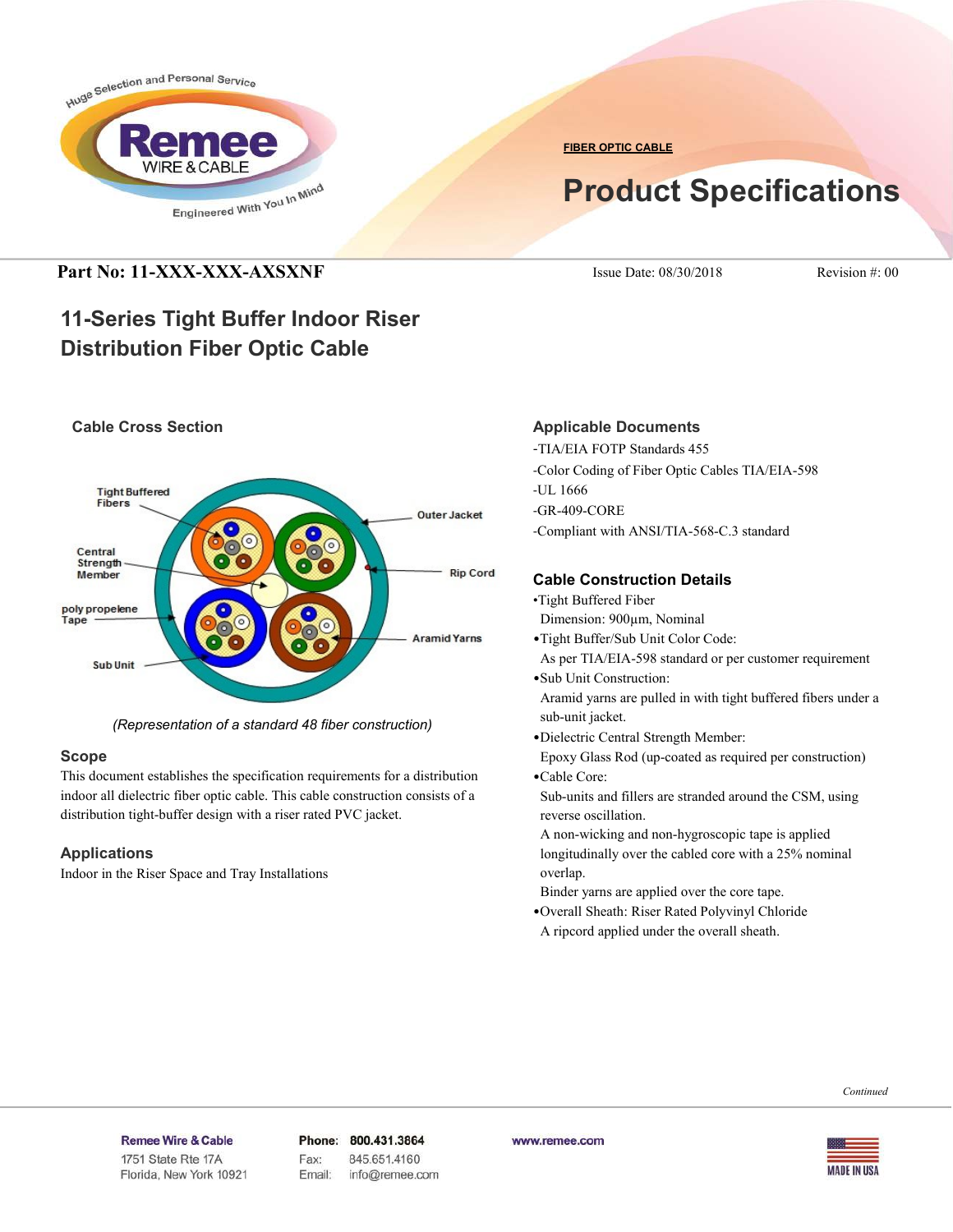

| <b>Nominal Cable Dimensions &amp; Weights</b>                          |                     |                                        |                       |                               |  |
|------------------------------------------------------------------------|---------------------|----------------------------------------|-----------------------|-------------------------------|--|
| Remee Products Part<br>Number                                          | Number<br>of Fibers | Number<br>of Fibers<br>Per Sub<br>Unit | Cable OD<br>in $(mm)$ | Weight<br>$lb/1000ft$ (kg/km) |  |
| <b>11-018-XXX-AXSFNF</b>                                               | 18                  | 6                                      | 0.546(13.9)           | 104 (155)                     |  |
| <b>11-024-XXX-AXSFNF</b>                                               | 24                  | 6                                      | 0.546(13.9)           | 101(151)                      |  |
| <b>11-036-XXX-AXSFNF</b>                                               | 36                  | 6                                      | 0.666(16.9)           | 155 (230)                     |  |
| <b>11-048-XXX-AXSLNF</b>                                               | 48                  | 12                                     | 0.634(16.1)           | 135 (201)                     |  |
| 11-060-XXX-AXSLNF                                                      | 60                  | 12                                     | 0.696(17.7)           | 165 (246)                     |  |
| 11-072-XXX-AXSLNF                                                      | 72                  | 12                                     | 0.756(19.2)           | 204 (304)                     |  |
| 11-096-XXX-AXSLNF                                                      | 96                  | 12                                     | 0.926(23.5)           | 316 (471)                     |  |
| <b>11-144-XXX-AXSLNF</b>                                               | 144                 | 12                                     | 1.078(27.4)           | 390 (580)                     |  |
| *Cables printed in meters will have a "-MR" suffix on the part number. |                     |                                        |                       |                               |  |

| <b>Jacket Color</b> |              |  |  |  |
|---------------------|--------------|--|--|--|
| Designation         | Color        |  |  |  |
| B                   | <b>Black</b> |  |  |  |
| Y                   | Yellow       |  |  |  |
| Z                   | Orange       |  |  |  |
| A                   | Aqua         |  |  |  |
| M                   | Violet       |  |  |  |

| Fiber Type $(P/N)$                      | Maximum Attenuation dB/km |                |         | Overfill Launch Min<br>Bandwidth<br>MHz-km) |        | EMBc<br>$(MHz-km)$ | Gigabit Ethernet Mini-<br>mum Link Distance<br>(Meters) |        | 10 Gigabit Ethernet<br>Minimum Link Dis-<br>tance (Meters) |        |                          |
|-----------------------------------------|---------------------------|----------------|---------|---------------------------------------------|--------|--------------------|---------------------------------------------------------|--------|------------------------------------------------------------|--------|--------------------------|
|                                         | 850 nm                    | 1300 nm        | 1310 nm | 1550 nm                                     | 850 nm | 1300 nm            |                                                         | 850 nm | 1300 nm                                                    | 850 nm | $1300$ nm                |
| $62.5\mu m$ OM1 1GIG (22J)              | 3.2                       | 1.0            | N/A     | N/A                                         | 200    | 600                | N/A                                                     | 300    | 550                                                        | 32     | ۰                        |
| 50um OM2 10GIG (12D)                    | 3.0                       | 1.0            | N/A     | N/A                                         | 750    | 500                | N/A                                                     | 800    | 550                                                        | 150    | ٠                        |
| 50um OM3 10GIG (12N)                    | 3.0                       | 1.0            | N/A     | N/A                                         | 1500   | 500                | 2000                                                    | 1000   | 550                                                        | 300    | $\overline{\phantom{a}}$ |
| 50um OM4 10GIG (12V)                    | 3.0                       | 1 <sub>0</sub> | N/A     | N/A                                         | 3500   | 500                | 4700                                                    | 1040   | 550                                                        | 550    | $\overline{\phantom{a}}$ |
| SM OS2 G.652.D (76K)                    | N/A                       | N/A            | 0.40    | 0.30                                        | N/A    | N/A                | N/A                                                     | N/A    | 5000                                                       | N/A    | 10000                    |
| SM OS2 G.652.D (74K)                    | N/A                       | N/A            | 0.35    | 0.25                                        | N/A    | N/A                | N/A                                                     | N/A    | 5000                                                       | N/A    | 10000                    |
| SM OS2 G.652.D/G.657.A1 BIF (76U)*      | N/A                       | N/A            | 0.40    | 0.30                                        | N/A    | N/A                | N/A                                                     | N/A    | 5000                                                       | N/A    | 10000                    |
| SM OS2 G.652.D/G.657.A2, B2 BIF (76F)** | N/A                       | N/A            | 0.40    | 0.30                                        | N/A    | N/A                | N/A                                                     | N/A    | 5000                                                       | N/A    | 10000                    |

 *\* G.657.A1 (76U) Mandrel Radius of 10mm, 1 turn at 1550nm with an induced attenuation of ≤0.50dB*

 *\*\* G.657.A2,B2 (76F) Mandrel Radius of 7.5mm, 1 turn at 1550nm with an induced attenuation of ≤0.40dB*

 *Please call the factory for all other fiber types*



**MADE IN USA** 

Remee Wire & Cable Issue No.: 05

Florida, New York 10921

Phone: 800.431.3864 Fax: 845.651.4160 info@remee.com Email:

www.remee.com